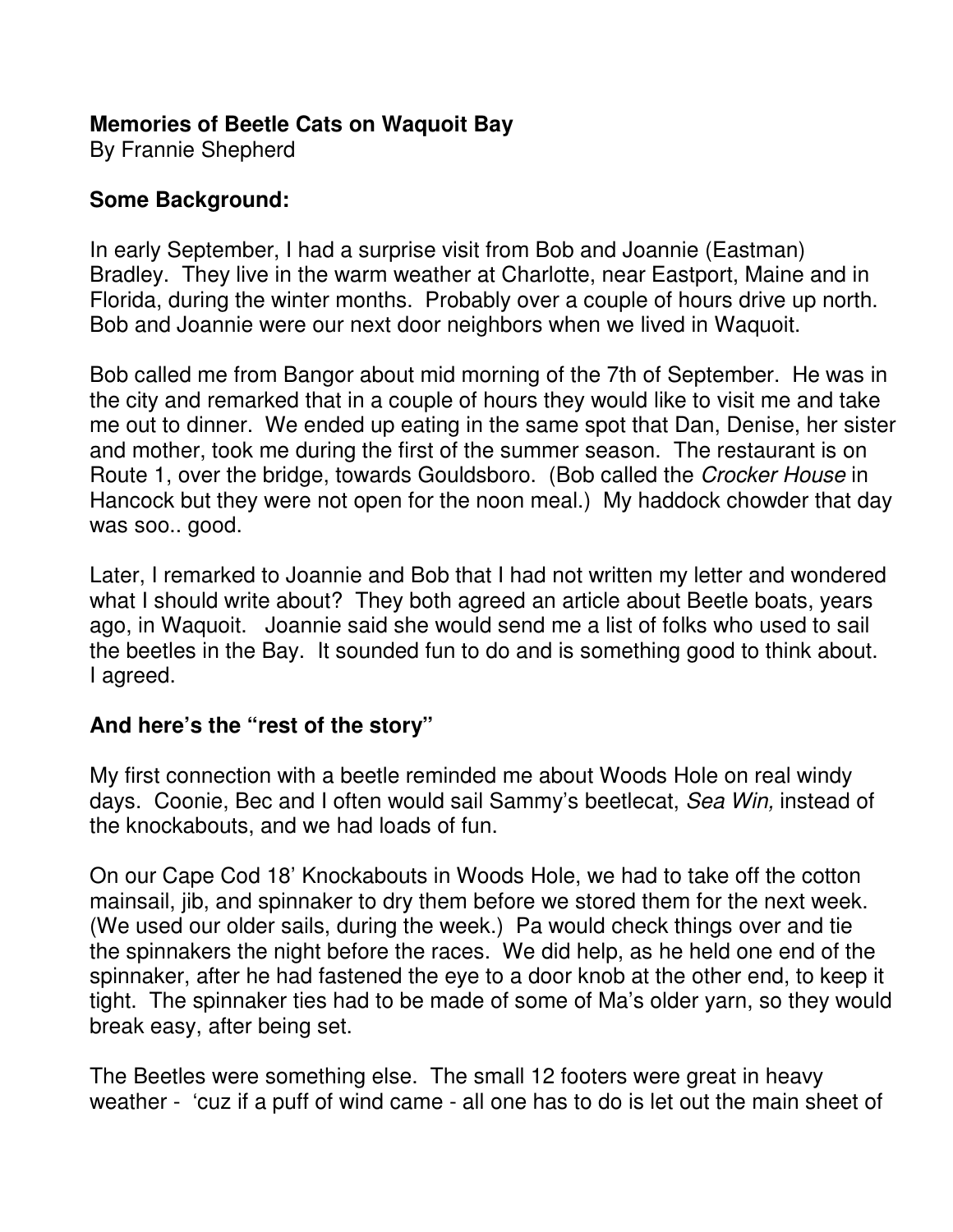the one gaff-rigged sail. They were not easy to tack in the strong tides in "the Hole" area, but were OK in Great Harbor. However, I remember one day we sailed into Little Harbor and on our return, we could not tack around Juniper Point to go into Great Harbor. So.... we sailed into the sheltered cove at Nobska Beach. There we could "come about" and "head" for the buoy off Juniper Point.

Ken and I were married in 1950 and my father passed away in 1952. We lived at Ma's camp in Waquoit for four years. In 1956, we purchased a house in Waquoit and Cynthy was born. Ken had a job with Einar and Susie (Jones - Swain) Edwards at their boatyard in Waquoit for a number of years. That is when Ken bought a catboat from Mr. Curtis of Menhaunt .

Ken's first mate was his son, Kenny, who was a little almost 3 yrs old. Johnny Pires, who worked with Ken at Edward's Boatyard, was the second mate. The boys went on a week-end cruise to Tarpaulin Cove. ...was I ever nervous about "Kenny Lloyd" as he was so.. young. Judy (Bailey) Manchester was my baby sitter at the time and the boys returned 'no worst for wear'.

They had sailing classes for the children in Waquoit Bay. During the week days, the young ones used the Beetles and the grown-ups raced with the Beetles on Sunday. I can't remember when last I sailed my 18' Cape Cod Knockabout. I probably did, but I am not sure. I enjoyed the beetle more. I did sell the knockabout, Mae Win, to a young fellow down the street at Seapit, Waquoit. A few years later, Ken changed jobs to sport fishing (he skippered the Tomahawk for Mr. Perry Hall). Now he was on the water during the day and home at night. (I have an album I made of Ken's Life but it is in Woods Hole.)

As the kiddos became older, we purchased a 12' beetle cat to sail in Waquoit Bay. We named her SOS. As we lived just across the street, we joined the WB Yacht Club. Young Ken and Dan did enjoy racing. Cynthy crewed for Dan but she didn't skipper until 1983. Dan enjoyed being in any kind of a boat on the water.

Brooks Becker gave his 18' knockabout to Ken the first time he retired from sailing, and another boat to Dan the second time Brooks retired. Now Dan's wife Denise is skipper and he watches from his power-boat. They live across the street from WBYC.

Of course, I had to race the boat on the Sunday afternoons and the holiday races at Waquoit. The "beetle cat" helped me get over my "change of life". If you were all alone, then you forgot the giant problems of the day. The sails were always left on